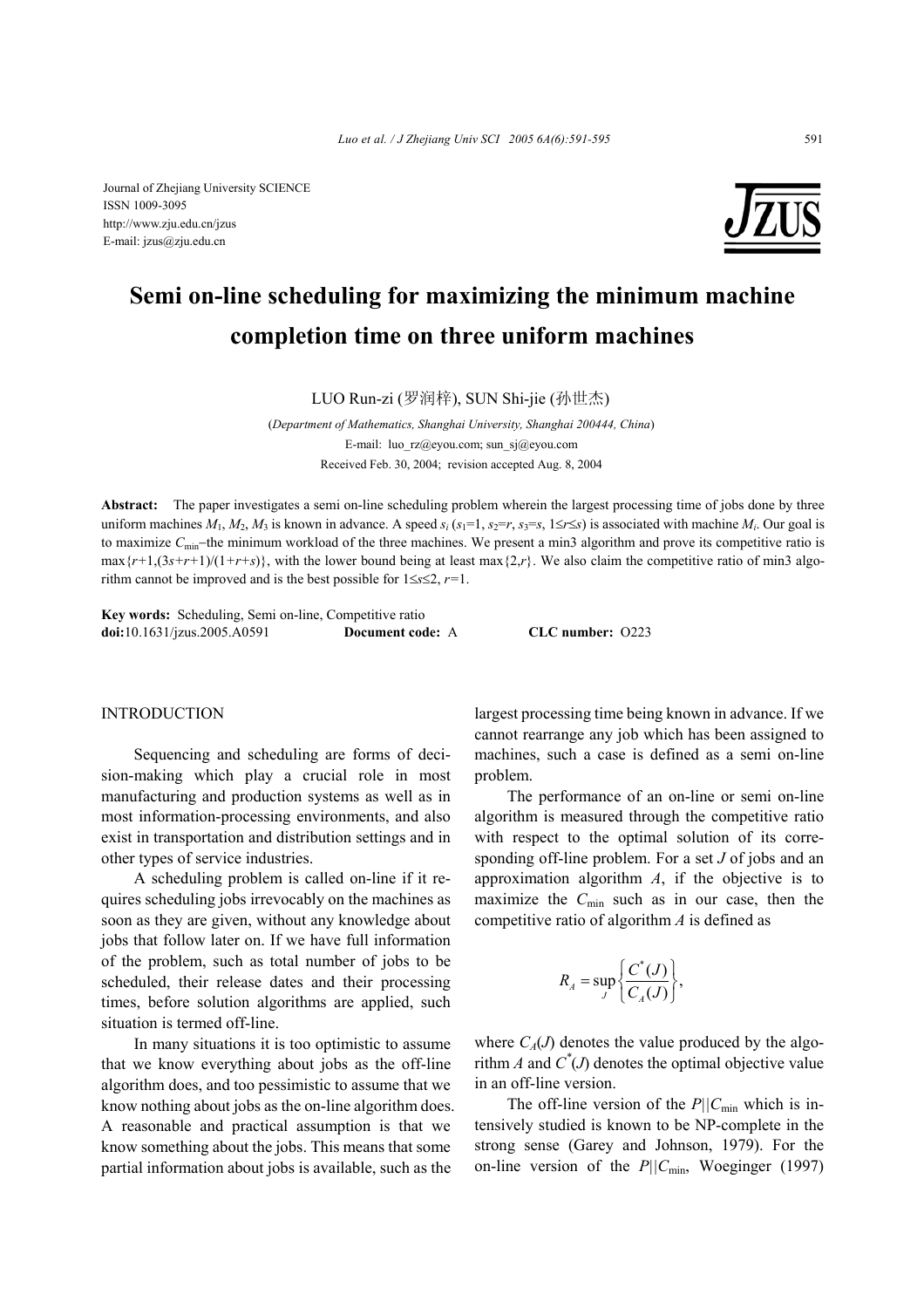showed that LS algorithm is *m* competitive. It is well known that no deterministic algorithm can achieve a better competitive ratio. Deuermeyer *et al*.(1982) proved the competitive ratio of the classical LPT algorithm is at most 4/3. The tight ratio for this heuristic, (4*m*−2)/(3*m*−1), is given by Csirik *et al*.(1992). Azar and Epstein (1997) showed that any randomized algorithm cannot have a competitive ratio less than  $\sqrt{m}/4 = O(m)$  and presented a randomized algorithm called Partition with competitive ratio  $O(\sqrt{m} \log m)$ ). He and Tan (2003) presented an optimal algorithm called Random which is 3/2 competitive on two machines, and derived a new randomized lower bound  $\left|\frac{m}{n}\right|$  -1 1)  $\binom{1}{m-1}$  $m \quad \begin{matrix} m & \\ & 1 \end{matrix}$  /  $\begin{matrix} m \\ m \end{matrix}$  $\left[\left(\frac{m}{m-1}\right)^m - 1\right] / \left(\frac{m}{m-1}\right)$  for general *m* machines which significantly improves the

known lower bound  $\sqrt{m}/4$  for  $m<41$ . For the semi on-line version of the  $P||C_{min}$ , if the order of the jobs by their processing times is known in advance, He and Tan (2002) gave an ordinal algorithm called MIN algorithm which is at most 1  $\sum_{i=1}^{m}$  1/*i* + 1 *i i*  $\left( \left\lceil \sum_{i=1}^{m} 1/i \right\rceil + 1 \right)$ -competitive for any *m* machine case, while the lower bound is  $\sum_{i=1}^{m} 1/i$ . *i i*  $\sum_{i=1} 1/i$ . Furthermore, for *m*=3, they presented an optimal algorithm called MIN(3) whose competitive ratio is 2. He (2001) got optimal deterministic algorithms for four semi on-line problems of  $P2||C_{\min}$  where the total processing time of jobs is known in advance, the largest processing time of jobs is known in advance, the order of the jobs is known in advance, and the processing times of jobs are in the interval [p, rp], where  $p>0$  and  $r\geq 1$ , respectively. He (2000) further proved that LS is an optimal algorithm for the above last problem for any *m*≥2 and *r*≥1. For semi on-line version with non-increasing job processing times, He and Tan (2003) showed that LS algorithm is an optimal deterministic algorithm for two and three machine cases. They further presented an optimal randomized algorithm RLS for two machine case. For the case where the value of the optimal schedule is known in advance, Azar and Epstein (1997) proposed a deterministic algorithm called Fill, with competitive ratio (2*m*−1)/*m*, which is the best possible for *m*=2, 3 and 4. Epstein

(2002) considered sequences where all jobs are bounded by *OPT/k* (for an integer *k*) on two identical machines and proved that GREEDY has optimal competitive ratio of 2*k*/(2*k*−1). For the case where *OPT* is known in advance Epstein showed that kFILL algorithm has optimal ratio of (2*k*+1)/2*k*.

For on-line or semi on-line version of the *Q*||C<sub>min</sub> problem, Azar and Epstein (1997) gave several algorithms and lower bounds for *m* machines. The competitive ratios in their paper were given only as a function of *m* and not as a function of the speeds. However, for the case where the value of the optimal assignment is known in advance, and for the case where jobs arrive in non-increasing order, the tight competitive ratio is shown to be *m*. They further showed a constant 2 competitive algorithm for the intersection of the above two cases. Epstein (2002) showed that the exact competitive ratio is  $1+q$  for two machines of speed ratio  $q$ . This competitive ratio grows linearly with *q*. To overcome the linearly growing competitive ratio Epstein studied the alternative model which restricts the input to sequences where *OPT* is known in advance. In this case Epstein provided a tight analysis of the competitive ratio function which is split into 3 intervals.

In this paper we consider a semi on-line version on three uniform machines  $M_1$ ,  $M_2$ ,  $M_3$  (This semi on-line version on two uniform machines  $M_1$ ,  $M_2$  had been studied by Luo and Sun) where the processing time of the largest job is known in advance. This semi on-line version was first proposed by He and Zhang (1999) when  $P2||C_{\text{max}}$  was considered. A speed  $s_i$  $(s_1=1, s_2=r, s_3=s, 1\leq r\leq s)$  is associated with machine  $M_i$ . In one unit of time  $M_i$  can consume  $s_i$  units of processing time. A list  $(p_1, p_2, ..., p_n)$  of jobs given to us on-line, means we get the jobs one by one but both the total number of jobs that must be scheduled and the size of the jobs are not previously known. The processing time of job *pi* becomes known only when  $p_{i-1}$  has already been scheduled. As soon as job  $p_i$ appears it must irrevocably be scheduled. Our goal is to maximize the *C*min. We denote this semi on-line problem as *Q*3|known largest job*|C*min. We give a min3 algorithm and prove its competitive ratio is  $\max\{r+1, (3s+r+1)/(1+r+s)\}\$  which is the best possible value for 1≤*s*≤2 and *r*=1. We also claim the competitive ratio of min3 algorithm cannot be improved.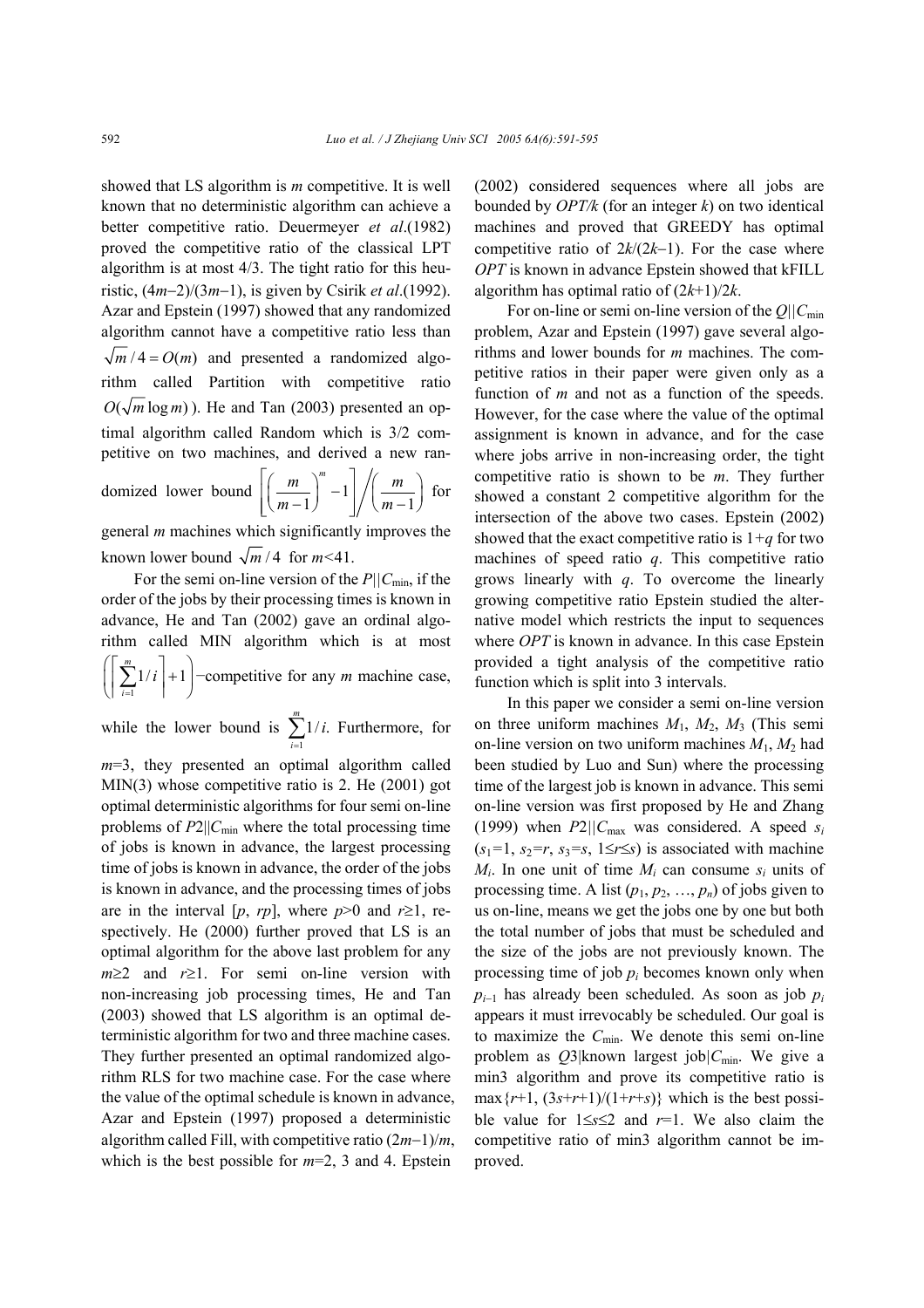## THE MIN3 ALGORITHM

Before we present our heuristics, we introduce some notations. Let  $L(M_i)(i=1,2,3)$  denote machine *Mi*'s workload, which is the proportion of the total processing times of all jobs that have been assigned to machine  $M_i$  with its speed. To simplify notation we use  $M_i$  instead of  $L(M_i)$  if there is no confusion caused. We use  $p_{\text{max}}$  to denote the jobs' largest processing time. We call a job the largest job if its processing time on machine  $M_1$  is  $p_{\text{max}}$ . We also use  $p_{\text{max}}$  to denote the largest job and *x* to denote both the current job needed to be assigned to some machines at present and its processing time on machine *M*1.

The min3 algorithm:

Step 1: For  $x \neq p_{\text{max}}$ , if  $\exists i \in \{1,2\}$  such that  $M_i$  $\langle p_{\text{max}}/s, \text{assign the current job } x \text{ to machine } M_1 \text{ or } M_2 \rangle$ which has the minimum workload, otherwise go to Step 3.

Step 2: For  $x=p_{\text{max}}$ .

Step 2.1: If  $M_3+x/s<2p_{\text{max}}/s$ , assign the current job *x* to machine *M*3; otherwise go to Step 2.2.

Step 2.2: If  $\exists i \in \{1,2\}$  such that  $M_i < p_{\text{max}}/s$ , assign the current job *x* to machine  $M_1$  or  $M_2$  which has the minimum workload, otherwise go to Step 3.

Step 3: If  $M_3 + x/s \le \min\{M_1 + x, M_1 + p_{\max}/s,$  $M_2+p_{\text{max}}/r$ ,  $M_2+p_{\text{max}}/s$ , assign the current job *x* to machine  $M_3$ , otherwise assign the current job  $x$  to machine  $M_1$  or  $M_2$  by LS algorithm.

The heuristics terminate when no more job needs to be assigned.

#### THE UPPER AND LOWER BOUND

Before we present our main results we introduce two Lemmas which are useful in proving Theorem 1. Suppose  $M_i$  ( $i=1,2,3$ ) is machine  $M_i$ 's workload at any time, then by min3 algorithm and LS algorithm it is easy to get Lemma 1.

**Lemma 1** At any time,

1) 
$$
M_1-M_2 \leq p_{\text{max}}, M_2-M_1 \leq p_{\text{max}}/r
$$
  
2)  $M_3-M_i \leq p_{\text{max}}/s$  (*i*=1,2).

**Lemma 2** If  $M_3 \geq p_{\text{max}}/s$ , then  $M_1 - M_3 \leq p_{\text{max}}$ ,  $M_2$ − $M_3$ ≤ $p_{\text{max}}/r$ .

**Proof** Without loss of generality, we assume that at some time  $M_3 \geq p_{\text{max}}/s$  but  $M_1 - M_3 > p_{\text{max}}$ . Suppose job *x* is the last job assigned to machine  $M_1$  and  $M_1^x$  is the workload of machine *M*1 just before job *x* is assigned. So by  $x \le p_{\text{max}}$ , we have  $M_1^x > M_3$ . By min3 algorithm job  $x$  should not be assigned to machine  $M_1$ , this is in contradiction with the assumption. In the same way we have  $M_2$ − $M_3$ ≤ $p_{\text{max}}/r$  and our proof is completed.

**Theorem 1** The competitive ratio of the algorithm min3 for *Q*3*|known largest job|C<sub>min</sub>*( $s_1$ =1,  $s_2$ = $r$ ,  $s_3$ = $s$ , 1≤*r*≤*s*) is max {*r*+1,(3*s*+*r*+1)/(1+*r*+*s*)}.

**Proof** In fact, we only need to prove  $C^*(J)$ / $C_{min3}(J)$ ≤max{*r*+1,(3*s+r+*1)/(1*+r+s*)} holds for any instance *J*. Suppose that *J* is an instance and  $p_n$ is the last job. Immediately before  $p_n$  is assigned by min3, the workloads of three machines are denoted by *M*1, *M*2, *M*3, respectively. We consider three cases as follows.

**Case 1**  $M_3 \leq p_{\text{max}}/s$ .

In this case, it is easy to know that  $p_n=p_{\text{max}}$ ,  $M_1$ < $p_{\text{max}}$ + $p_{\text{max}}$ / $s$ ,  $M_2$ < $p_{\text{max}}$ / $r$ + $p_{\text{max}}$ / $s$  and that job  $p_n$ should be assigned to machine *M*3. We consider the ratio according to the following three subcases.

**Subcase 1** *M*<sub>3</sub>*+p<sub>n</sub>/s*≤*M*<sub>1</sub>*, M*<sub>3</sub>*+p<sub>n</sub>/s≤<i>M*<sub>2</sub>*,* It is obvious that

$$
\frac{C^*(J)}{C_{\min 3}(J)} \le \frac{M_1 + rM_2 + sM_3 + p_n}{(1 + r + s)(M_3 + p_n / s)}
$$
\n
$$
< \frac{s}{1 + r + s} + \frac{2p_{\max} + p_{\max} / s + rp_{\max} / s}{(1 + r + s)p_{\max} / s} = \frac{3s + r + 1}{1 + r + s}.
$$

**Subcase 2** *M*<sub>2</sub><*M*<sub>3</sub>+*p<sub>n</sub>/s*, *M*<sub>2</sub>≤*M*<sub>1</sub>. If  $M_2 \geq p_{\text{max}}/s$ , then we have

$$
\frac{C^*(J)}{C_{\min 3}(J)} \le \frac{r}{1+r+s} + \frac{M_1 + sM_3 + p_n}{(1+r+s)M_2} < \frac{3s+r+1}{1+r+s}
$$

If  $M_2 \leq p_{\text{max}}/s$ , we suppose x to be the last job assigned on machine  $M_1$ ,  $M_1^x = M_1 - x$ . It is easy to know that  $M_1^x \le M_2$ ,  $M_3 = 0$ . If  $x \ge (1+r)M_2$ , then  $C^*(J) \le (1+r)$  $\times M_2$ . It follows that  $\frac{C^*(J)}{C} \leq \frac{(1+r)M_2}{C}$  $\min_3$   $($ v $)$   $\sum_1$  $(J) \t (1 + r)$  $(J)$  $C^{*}(J)$  <u>(1+r)</u>*M*  $C_{\min 3}(J)$  *M*  $\leq \frac{(1+r)M_2}{\sqrt{1-r}} = 1+r$ . If  $x<(1+r)M_2$ , then  $C^*(J)<\frac{2(1+r)M_2}{I}$ 1 *r M r* +  $\frac{1}{r}$   $\frac{1}{r}$  = 2*M*<sub>2</sub>. It implies that  $\frac{C^*(J)}{C^*(J)} \leq \frac{2M_2}{M}$  $\min_3$   $($ v $)$   $\sum_1$  $\frac{(J)}{(J)} \leq \frac{2M_2}{2} = 2.$  $(J)$  $C^*(J)$  2*M*  $C_{\min 3}(J)$ <sup>-</sup> *M*  $\leq \frac{2M_2}{\sigma}$  =

**Subcase 3** *M*<sub>1</sub><*M*<sub>3</sub>+*p<sub>n</sub>/s*, *M*<sub>1</sub><*M*<sub>2</sub>. If *M*<sub>1</sub>≥*p*<sub>max</sub>/s, then we have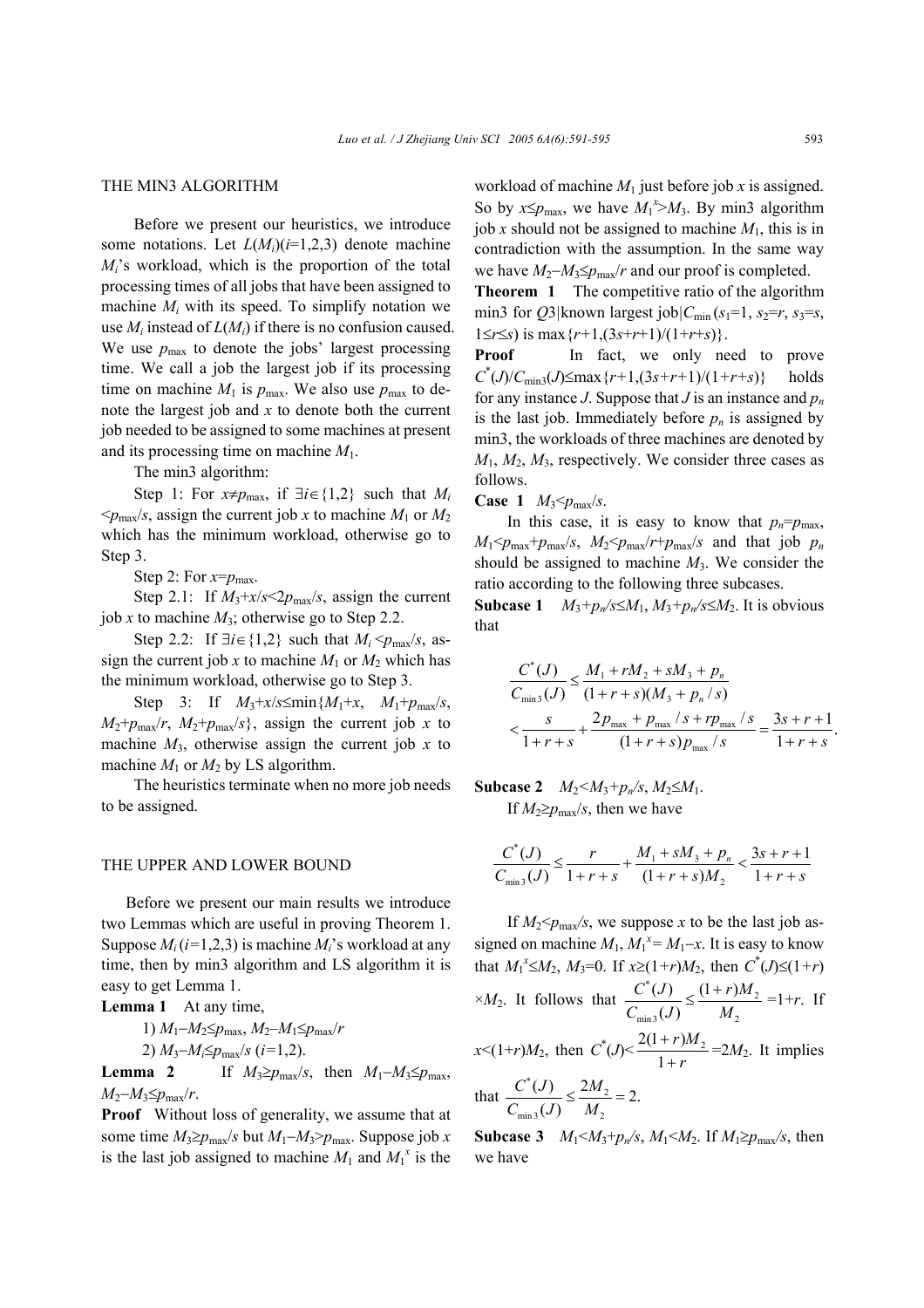$$
\frac{C^{*}(J)}{C_{\min 3}(J)} < \frac{1}{1+r+s} + \frac{3p_{\max} + rp_{\max} / s}{(1+r+s)p_{\max} / s} = \frac{3s+r+1}{1+r+s}
$$

If  $M_1$ < $p_{\text{max}}/s$ , in the same way as  $M_2$ < $p_{\text{max}}/s$  of Subcase 2 we have  $\frac{C^*}{C}$ min 3  $\frac{(J)}{(n)} \leq r+1$ .  $(J)$  $\frac{C^*(J)}{T^*} \leq r$  $C_{\min}$ <sub>3</sub> $(J$  $\leq r +$ 

**Case 2**  $M_3=p_{\text{max}}/s$ . We consider the following two subcases.

**Subcase 1** If there is only one job on machine *M*3, then it must be  $p_{\text{max}}$ .

1) If job  $p_n$  is not assigned to machine  $M_3$ , then it corresponds to  $M_3$  =0 in Case 1.

2) If job  $p_n$  is assigned to machine  $M_3$ , then it is the end of executing Step 3, so we have  $p_{\text{max}}/s \leq M_1 \leq$  $p_{\text{max}}+p_{\text{max}}/s$ ,  $p_{\text{max}}/s \leq M_2 \leq p_{\text{max}}/s+p_{\text{max}}/r$ .

a) If  $M_3+p_n/s\leq M_2$ ,  $M_3+p_n/s\leq M_1$ , then we have

$$
\frac{C^{*}(J)}{C_{\min 3}(J)} < \frac{s}{1+r+s} + \frac{p_{\max} + \frac{p_{\max}}{s} + r\left(\frac{p_{\max}}{s} + \frac{p_{\max}}{r}\right)}{(1+r+s)\frac{p_{\max}}{s}}
$$
\n
$$
= \frac{3s+r+1}{1+r+s}.
$$

b) 
$$
M_2
$$
 $\leq M_3 + p_n/s$ ,  $M_2 \leq M_1$ , then we have

$$
\frac{C^{*}(J)}{C_{\min 3}(J)} \le \frac{r}{1+r+s} + \frac{3p_{\max} + \frac{p_{\max}}{s}}{(1+r+s)\frac{p_{\max}}{s}} = \frac{3s+r+1}{1+r+s}.
$$

c) If  $M_1 \le M_3 + p_n / s$ ,  $M_1 \le M_2$ , then we have

$$
\frac{C^{*}(J)}{C_{\min 3}(J)} \le \frac{1}{1+r+s} + \frac{3p_{\max} + \frac{rp_{\max}}{s}}{(1+r+s)\frac{p_{\max}}{s}} = \frac{3s+r+1}{1+r+s}.
$$

**Subcase 2** If there are at least two jobs on machine *M*<sub>3</sub>, it is obvious that  $p_{\text{max}}/s \leq M_1 \leq p_{\text{max}} + p_{\text{max}}/s$ ,  $p_{\text{max}}/s \leq M_2 \leq p_{\text{max}}/s + p_{\text{max}}/r$  and job  $p_n$  should be assigned to machine  $M_3$ . Similarly as in 2) in Subcase 1 we can get the desired result.

**Case 3**  $M_3 > p_{\text{max}}/s$ .

In this case, it is easy to know that  $M_1 \geq p_{\text{max}}/s$ ,  $M_2 \geq p_{\text{max}}/s$ . We consider the ratio according to the following two subcases.

**Subcase 1** Job  $p_n$  is assigned to machine  $M_1$ . Note that at present machine  $M_1$ 's workload is  $M_1+p_n$ , by Lemma 2 we have  $M_1+p_n \leq M_3+p_{\text{max}}$ ,  $M_2 \leq M_3+p_{\text{max}}/r$ .

1)  $M_1$ + $p_n$ ≤ $M_2$ ,  $M_1$ + $p_n$ ≤ $M_3$ . By Lemma 1 we know  $M_2 \leq M_1 + p_{\text{max}}/r$ ,  $M_3 \leq M_1 + p_{\text{max}}/s$ , then we have

$$
\frac{C^*(J)}{C_{\min 3}(J)} \le \frac{1}{1+r+s} + \frac{(s+r)M_1 + 2p_{\max}}{(1+r+s)(M_1 + p_n)}
$$
  
< 
$$
< 1 + \frac{2p_{\max}}{(1+r+s)p_{\max}/s} = \frac{3s+r+1}{1+r+s}.
$$

2)  $M_2 < M_1 + p_n$ ,  $M_2 \le M_3$ . By Lemma 1 we know  $M_3 \leq M_2 + p_{\text{max}}/s$ , then we have

$$
\frac{C^*(J)}{C_{\min 3}(J)} \le \frac{M_1 + rM_2 + sM_3 + p_n}{(1 + r + s)M_2} \le 1 + \frac{2p_{\max}}{(1 + r + s)p_{\max}/s}
$$

$$
= \frac{3s + r + 1}{1 + r + s}.
$$

3)  $M_3 < M_1 + p_n$ ,  $M_3 < M_2$ , then we have

$$
\frac{C^*(J)}{C_{\min 3}(J)} \le \frac{M_1 + rM_2 + sM_3 + p_n}{(1 + r + s)M_3}
$$

$$
\le \frac{(s + r + 1)M_3 + 2p_{\max}}{(1 + r + s)M_3} < \frac{3s + r + 1}{1 + r + s}.
$$

**Subcase 2** If job  $p_n$  is assigned to machine  $M_2$  or  $M_3$ , similarly we have the desired result.

**Theorem 2** The competitive ratio of min3 algorithm cannot be smaller than  $\max\{r+1,(3s+r+1)/$  $(1+r+s)$ .

**Proof** We consider two cases as follows.

**Case 1**  $r+1\geq (3s+r+1)/(1+r+s)$ .

Consider the following instance of four jobs *p*<sub>1</sub>=*x*, *p*<sub>2</sub>=*rx*, *p*<sub>3</sub>=*s*, *p*<sub>4</sub>=*r*(1+*r*)*x*. Suppose *p*<sub>3</sub> is the largest job and  $x \leq \frac{s}{r(1+r)}$  $r(1+r)$ ≤ + , (1+*r*)*x*≤1. By min3 al-

gorithm,  $p_1$  and  $p_4$  should be assigned to machine  $M_1$ and  $p_2$ ,  $p_3$  should be assigned to machine  $M_2$ ,  $M_3$ , respectively. It is obvious that  $C^*(J)=(1+r)x$  and that *C*<sub>min3</sub>(*J*)=*x* which follows  $C^*(J)/C_{\text{min3}}(J)$ =*r*+1. **Case 2**  $r+1 \leq (3s+r+1)/(1+r+s)$ .

In this case, it is easy to know that  $s > r(r+1)/(2-r)$ . Suppose there is an instance of seven jobs: